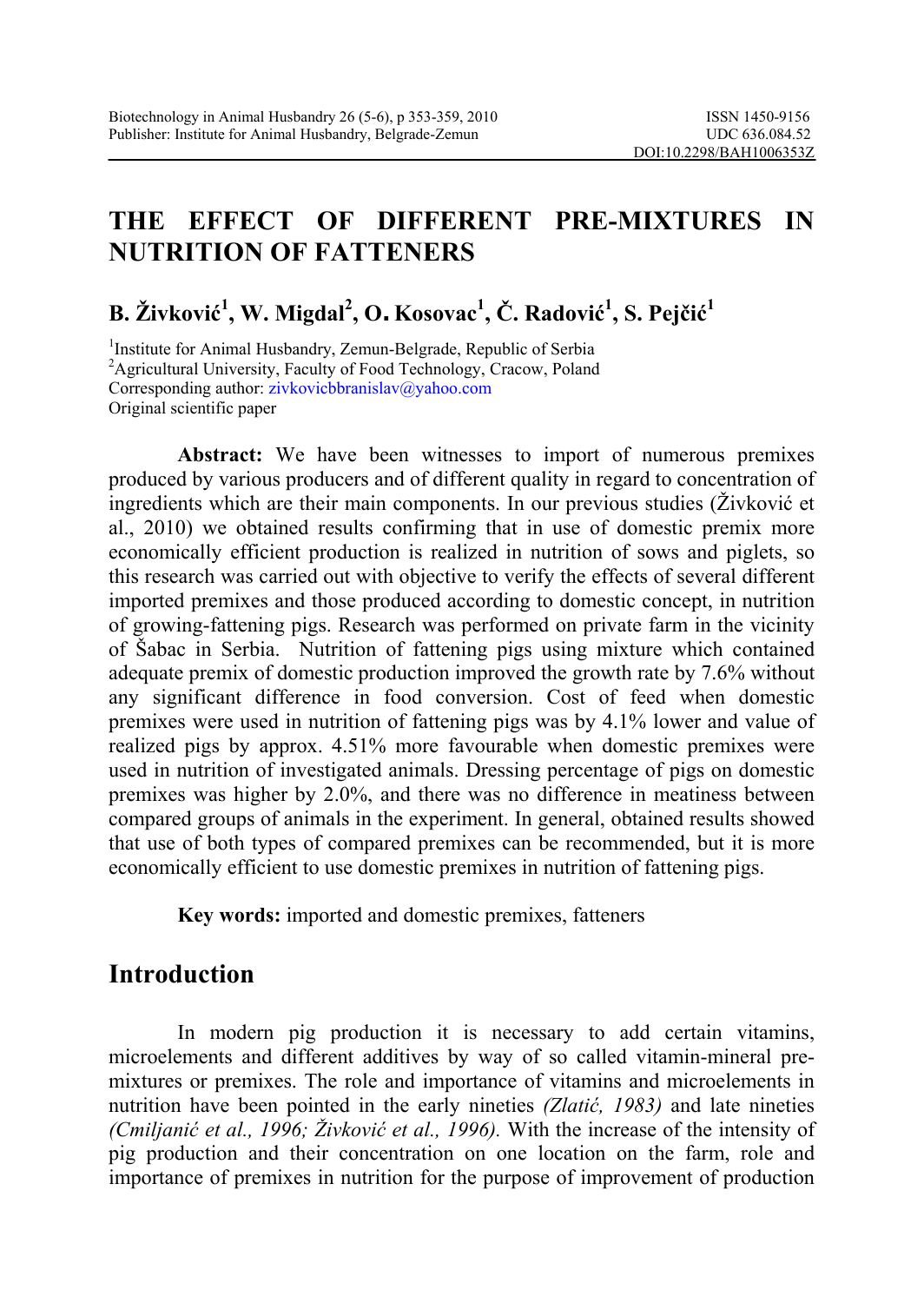and preservation of good health condition became more important from year to year *(Živković and Kovčin, 1983).*

Absence of premixes from mixtures causes very distinct production depressions, lower gain up to 35% and lower food conversion by approx. 20% *(Jakobčić et al., 1983).* Today, composition of premixes varies depending on the producer and question is how these differences in dosages of vitamins, microelements and additives can influence production results in pig nutrition.

In the last twenty years we have been witnesses to import of numerous premixes from different producers and of different quality in regard to concentration of ingredients which are their main components.

This research, which is the continuation of our investigation, was carried out with objective to verify the effects of several different imported premixes and those produced according to domestic concept, in nutrition of fatteners.

#### **Materials and Methods**

Investigation was carried out on private pig farm of the family Fencaroš in Platičevo in the vicinity of Šabac. Trial included total of 30 fattening pigs divided into two nutrition treatments. Criteria for division of animals were origin, sex and body weight of animals.

In case of all investigated mixtures, levels of crude proteins were equal, fatteners were fed ad libitum as group.

At the end of trial, animals were fed same mixtures and after certain time transported at the same time to slaughterhouse where linear measures on pig carcass sides were taken.

For evaluation of obtained results the following parameters were used: average daily gain feed intake, feed conversion ratio, economical justification for the use of studied premixes through cost of kg of gain, and slaughter results.

Obtained results were processed statistically using variance analysis, and differences between averages using t-test.

### **Results and Discussion**

In initial fattening period, pigs of the first group fed diets containing imported pre-mix realized average daily gain of 601 g (Table 1). Use of domestic pre-mix in mixture lead to improved gain by average of 95 g or 15.97% compared to first group of animals.

 Pigs fed mixture containing domestic pre-mix consumed 0,23 kg or 13.53% more food, and per 1 kg of gain they used 0.08 kg or 2.82% less food than animals fed imported pre-mix.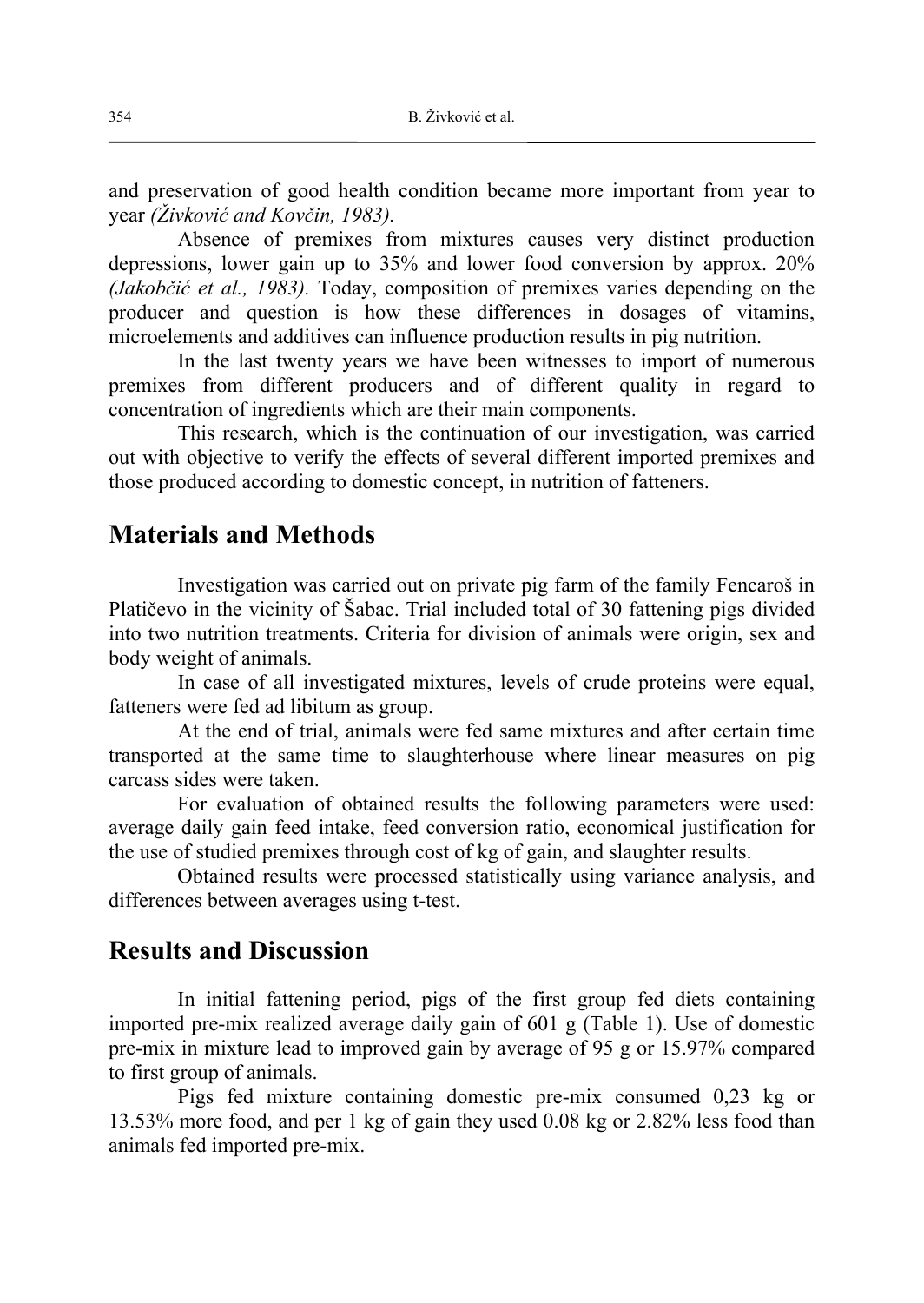| Table 1. Performance of fatteners in the experiment |  |  |  |
|-----------------------------------------------------|--|--|--|
|-----------------------------------------------------|--|--|--|

| Group                                                    | $\mathcal{I}$  | $\overline{2}$     |  |  |  |
|----------------------------------------------------------|----------------|--------------------|--|--|--|
|                                                          | control        | experimental       |  |  |  |
| Imported premix in the mixture                           | $^{+}$         |                    |  |  |  |
| Domestic premix in the mixture                           |                | $+$                |  |  |  |
| Pigs during growing period, 28-70 kg                     |                |                    |  |  |  |
| Duration of growing period, days                         | 59             | 59                 |  |  |  |
| Average daily gain, g                                    | 601            | 697                |  |  |  |
| Compared to the $1st$ group, $\%$                        |                | $+15.97$           |  |  |  |
| Average feed intake, kg                                  | 1.70           | 1.93               |  |  |  |
| Compared to the $1st$ group, %                           |                | $+13.53$           |  |  |  |
| Feed conversion ratio, kg                                | 2.84           | 2.76               |  |  |  |
| Compared to the $1st$ group, %                           |                | $+2.82$            |  |  |  |
| Pigs during finishing period, $70 - 101$ kg              |                |                    |  |  |  |
| Duration of finishing period, days                       | 33             | 33                 |  |  |  |
| Average daily gain, g                                    | 984            | 968                |  |  |  |
| Compared to the $1st$ group, %                           | $\blacksquare$ | $-1.63$            |  |  |  |
| Average feed intake, kg                                  | 2.60           | 2.60               |  |  |  |
| Compared to the $1st$ group, $\%$                        |                | $\theta$           |  |  |  |
| Feed conversion ratio, kg                                | 2.65           | 2.69               |  |  |  |
| Compared to the $1st$ group, %                           |                | $-1.51$            |  |  |  |
| Pigs during whole fattening period, $28 - 101$ kg        |                |                    |  |  |  |
| Duration of whole fattening period, days                 | 92             | 92                 |  |  |  |
| Average daily gain, g                                    | 738            | 794                |  |  |  |
| Compared to the $1st$ group, $%$                         | $\overline{a}$ | $+7.59$            |  |  |  |
| Average feed intake, kg                                  | 2.02           | 2.17               |  |  |  |
| Compared to the $1st$ group, $\%$                        | $\blacksquare$ | $\frac{1}{4}$ 7.42 |  |  |  |
| Feed conversion ratio, kg                                | 2.74           | 2.73               |  |  |  |
| Compared to the $1st$ group, $\%$                        | $\overline{a}$ | $+0.36$            |  |  |  |
| Body weight of pigs at the end of experiment, kg         | 96.67          | 101.73             |  |  |  |
| The age of pigs from farrowing to slaughter weight, days | 167.0          | 167.2              |  |  |  |
| Average live daily gain, g                               | 569            | 598                |  |  |  |

In final fattening period with same consumption of food, animals fed imported pre-mix realized by 16 g or 1.63% better gain and by 0.04 kg or 1.51% more favourable food conversion.

 For entire fattening period in duration of 92 feeding days, pigs fed mixture containing domestic pre-mix realized by 56g or 7.59% higher yield, consumed 0.15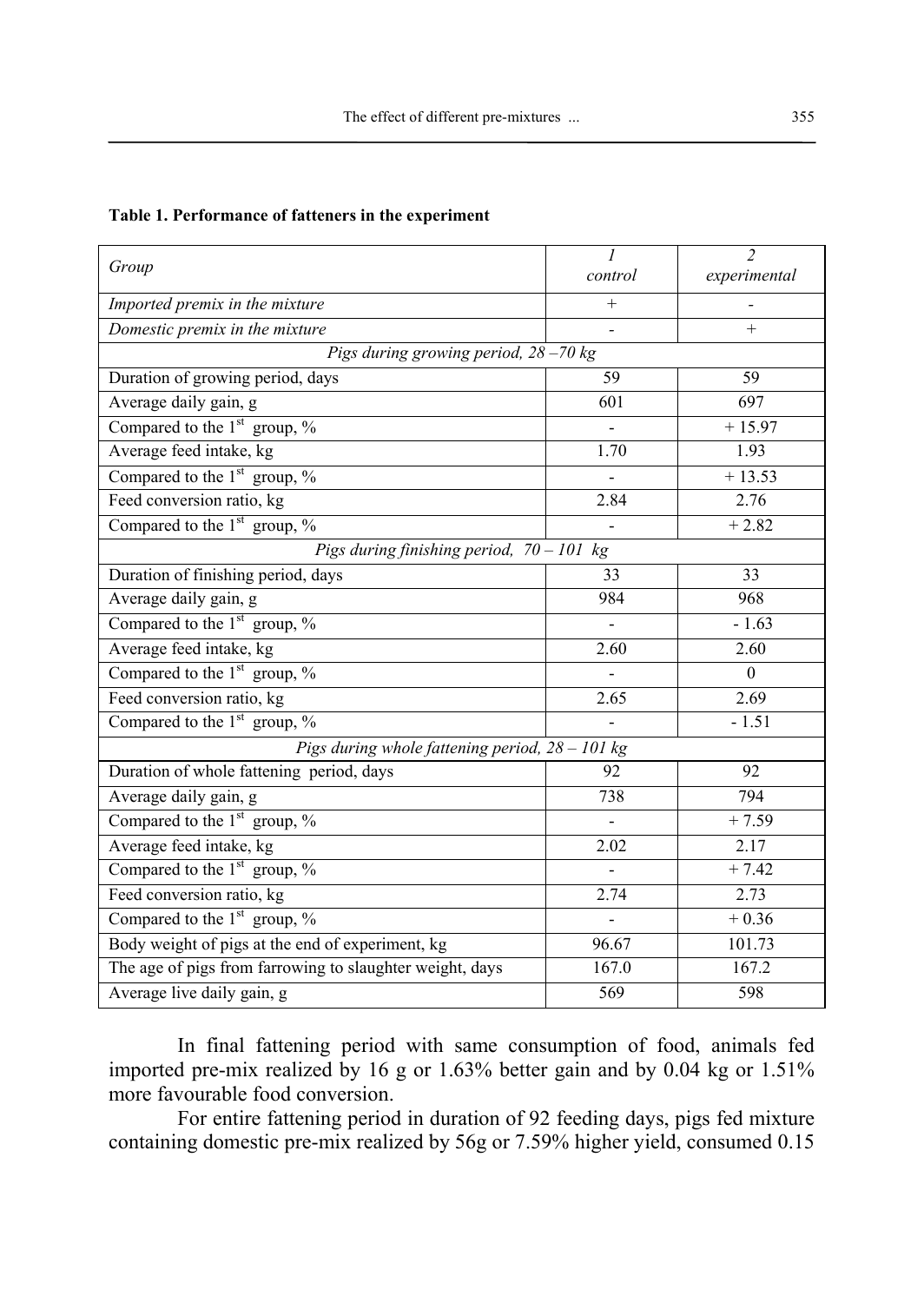kg or by 7.42% more food and consumed for 1 kg of gain same amount of food, 2.74 kg and 2.73 kg, compared to fatteners fed diet containing imported pre-mix.

| Group                             | control | experimental |
|-----------------------------------|---------|--------------|
| Imported premix in the mixture    | ┿       |              |
| Domestic premix in the mixture    |         | $^{+}$       |
| Fattening pigs                    |         |              |
| The price of the diets, %         | 100.00  | 95.86        |
| Feed conversion ratio, kg         | 2.74    | 2.73         |
| Feed conversion ratio, %          | 100.00  | 99.64        |
| Total price of produced pigs, %   | 100.00  | 95.49        |
| Compared to the $1st$ group, $\%$ |         | $+4.51$      |

**Table 2. Economic analysis of the use of different premixes in the experiment**

Use of domestic premix in mixtures reduces the cost of feed by 4.14% so with slightly more favourable feed conversion ratio, the cost of gain of pigs in group receiving mixtures with domestic premix was more favourable by 4.51% compared to control group of animals fed imported premixes, which justifies the use of this type of premixes from nutritive and economical stand point of view in case of this pig category (Table 2).

There were no significant differences in meat yield of fatteners in trial, but animals fed mixture containing domestic pre-mix realized by 2.00% higher dressing percentage (Table 3)

**Table 3. Slaughter measurements of fatteners** 

| Group                                       | control | $\overline{\mathcal{L}}$<br>experimental |
|---------------------------------------------|---------|------------------------------------------|
| Imported premix in the mixture              | $^{+}$  |                                          |
| Domestic premix in the mixture              |         | $^{+}$                                   |
| Body weight of pigs before slaughtering, kg | 111.0   | 122.9                                    |
| Weight of warm carcasses, kg                | 87.8    | 93.8                                     |
| Fat thickness, mm                           |         |                                          |
| - shoulder                                  | 38      | 37                                       |
| - midle back                                | 18      | 19                                       |
| loin (average of three measurements)        | 21      | 23                                       |
| Length of carcasses, cm                     |         |                                          |
| $-$ atlas $-$ os pubis                      | 104.5   | 107.0                                    |
| - $1st$ rib – os pubis                      | 87.8    | 89.0                                     |
| Dressing percentage, %                      | 79.02   | 80.60                                    |
| Meatiness, %                                | 52.77   | 52.47                                    |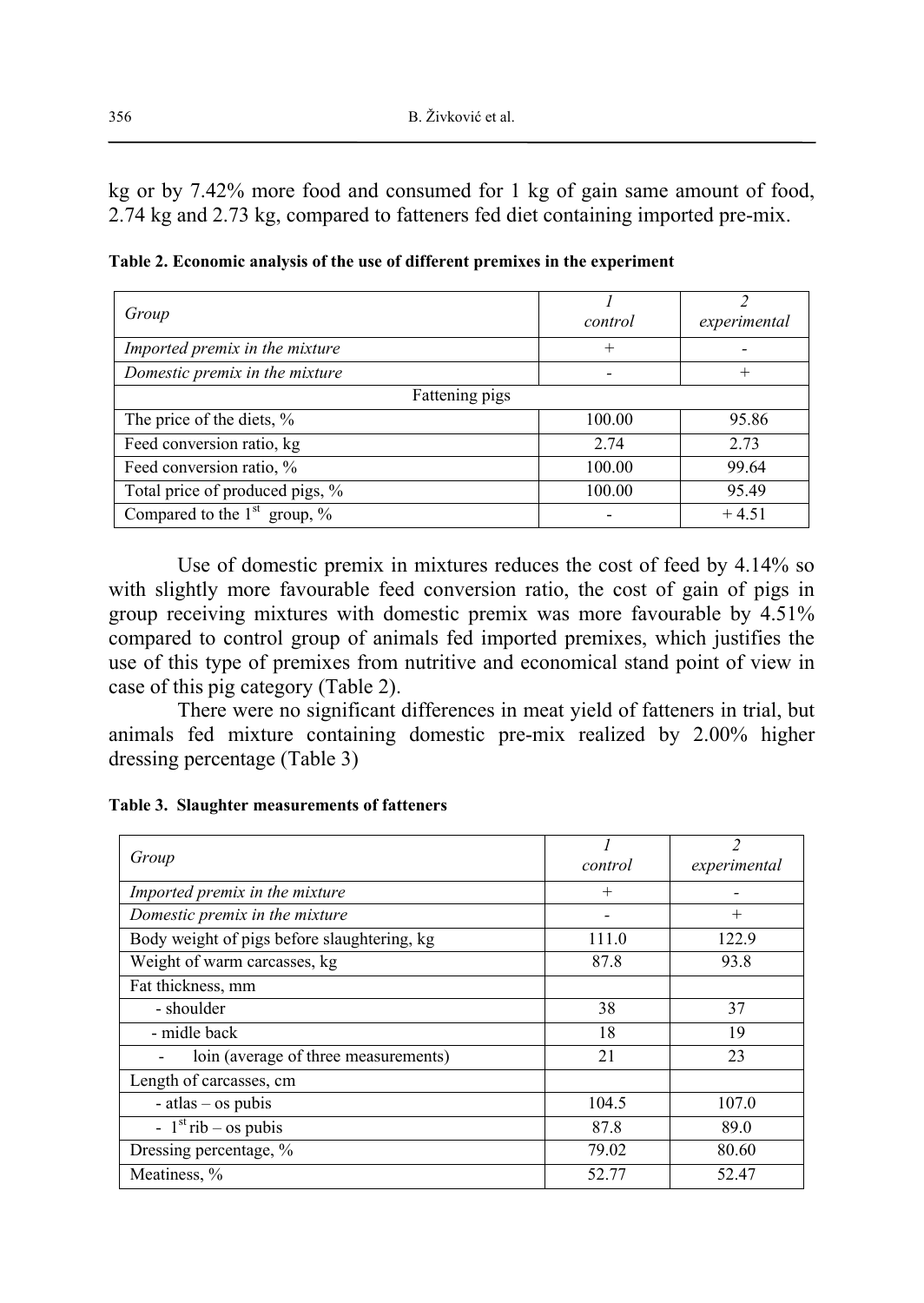Differences stated in literature references about needs/requirements of certain micro ingredients in pigs are very different, and among other things depend on genetic potential, housing and environment conditions, health condition, etc. *(Kovčin, 1992; Kasalica, 1995; Jokić, 1996, Šefer and Sinovec, 1999).* If pigs are of adequate genetic potential, increased concentration of vitamins and micro elements in premixes leads to better gain by 4.4% *(Pupavac et al., 1998)* i.e. by 4.6% *(Živković et al., 2005)* and more favourable feed conversion ratio by 3.5% *(Pupavac et al., 1998)* and even to 5.2% *(Živković et al., 2005).* When premixes are formulates, use of non-organic sources of micro elements, it is preferable to apply more free "security" requirements in vitamins *(Shurson et al., 1997),* although, in regard to freedom in final fattening period of pigs, it is not necessary to include premixes into mixtures *(Lee and Kim, 2002).*

In production of premixes, the most frequent are variations in concentrations of recommended amounts of vitamins and cost of product which can vary from 2 to 10 dollars per tonne of complete food *(Rea and Veum, 1993),* so in general, when formulating mixtures for realization of maximum production, nutrition is always searching for new knowledge about nutritive value of vitamins and microelements in premixes *(Pomar et al., 2009).*

#### **Conclusion**

The effects of the use of vitamin-mineral pre-mixtures (premixes), imported and of domestic origin were investigated in nutrition of fatteners. Research was performed on private farm Fencaroš in Platičevo near Šabac. Obtained results showed that:

Pigs fed mixtures containing domestic pre-mix realized better gain by 7.6% and better food consumption by 7.4%

No significant difference in food conversion between compared groups of animals in the trial was recorded.

Domestic premix in mixtures reduced the cost of mixtures by 4.1% and reduced the cost of gain in fatteners by 4.5% compared to nutrition with diets containing imported premixes.

Pigs fed domestic pre-mix, realized by 2.0% higher dressing percentage determined on slaughter line compared to animals fed imported pre-mix in the mixture, although the meatiness was the same.

In general, obtained results showed that the utilization of both types of compared premixes can be recommended, but it is more economically efficient to use domestic premixes in nutrition of fattening pigs.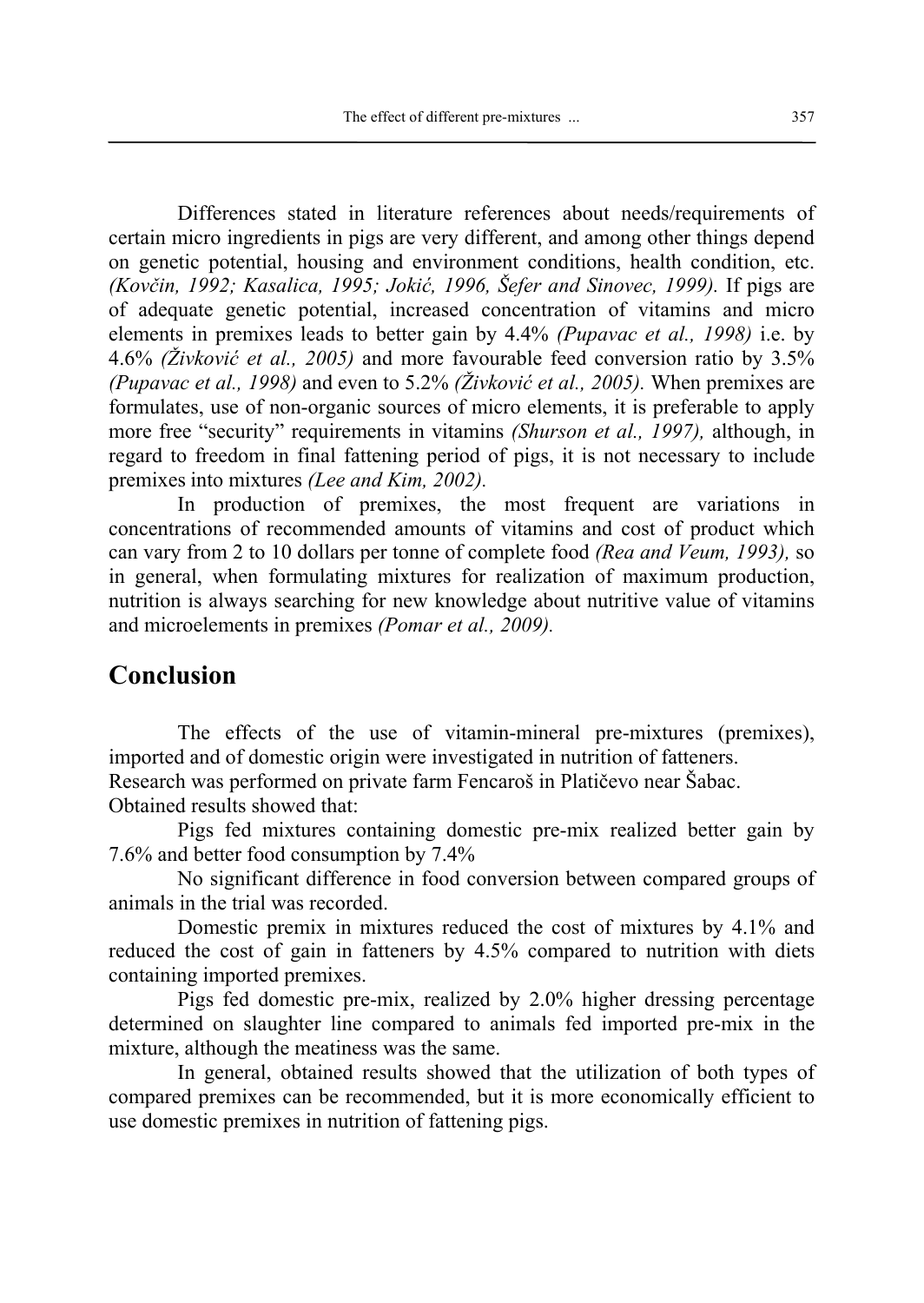## **Acknowledgment**

Research was financed by the Ministry of Science and Technology Development, Republic of Serbia, project TR 20087.

We would like to thank the family Fencaroš, Platičevo for allowing us to perform trials on their pig farm.

## **Efekti različitih premiksa u ishrani svinja u tovu**

*B. Živković, W. Migdal, O. Kosovac, Č. Radović, S. Pejčić*

#### **Rezime**

Poslednjih deset godina svedoci smo uvoza mnogobrojnih premiksa raznih proizvođača različitog kvaliteta u pogledu koncentracija ingredijenata koji ulaze u njihov sastav. Relativno je malo podataka *(Živković et al., 2010)* o efektima njihove nutritivne vrednosti kod svinja, zbog čega su ova ispitivanja i izvedena sa ciljem da se provere efekti palete premiksa iz uvoza i onih proizvedenih po domaćem konceptu čiji je idejni tvorac prvoimenovani autor ovoga rada, u ishrani svinja u tovu. Istraživanja su izvedena na privatnoj farmi svinja u Platičevu u okolini Šapca u Srbiji.

Dobijeni rezultati su pokazali da se ishranom tovljenika smešama sa odgovarajućim koncentracijama domaćeg premiksa prirast poboljšava za 7,6% uz skoro identičnu konverziju hrane. Cena hrane korišćenjem domaćeg premiksa u ishrani je bila za 4,51% povoljnija te je cena ostvarenog prirasta bila za 4,51% povoljnija od onoga ostvarenog ishranom smešom istog sastava uz korišćenje premiksa iz uvoza. Na liniji klanja pokazalo se da nije bilo bitne razlike u mesnatosti u polutkama, ali je grupa na obroku sa domaćim premiksom iskazala za 2,0% povoljniji randman.

U celini dobijeni rezultati su pokazali da se preporučuje korišćenje obeju vrsta upoređivanih premiksa, ali je ekonomičnije koristiti domaće premikse u ishrani svinja u tovu.

#### **References**

CMILJANIĆ R., PAVLOVSKI Z., VLAHOVIĆ M., TRENKOVSKI S., ŽIVKOVIĆ B. (1996): Premiksi i stres. V savetovanje o primeni premiksa u stočnoj hrani, Velika Plana. Veterinarski Zavod, Zemun, 41-45. JAKOBČIĆ Z., SAVOLD F., ŽIVKOVIĆ S., KOVČIN S., SEGETLIJA Đ.

GAGIĆ Đ., HADŽIREŠIĆ M. (1983): Efekat različitih doza vitamina i mikroelemenata u obrocima svinja u porastu i tovu. Krmiva 5, 73-77.